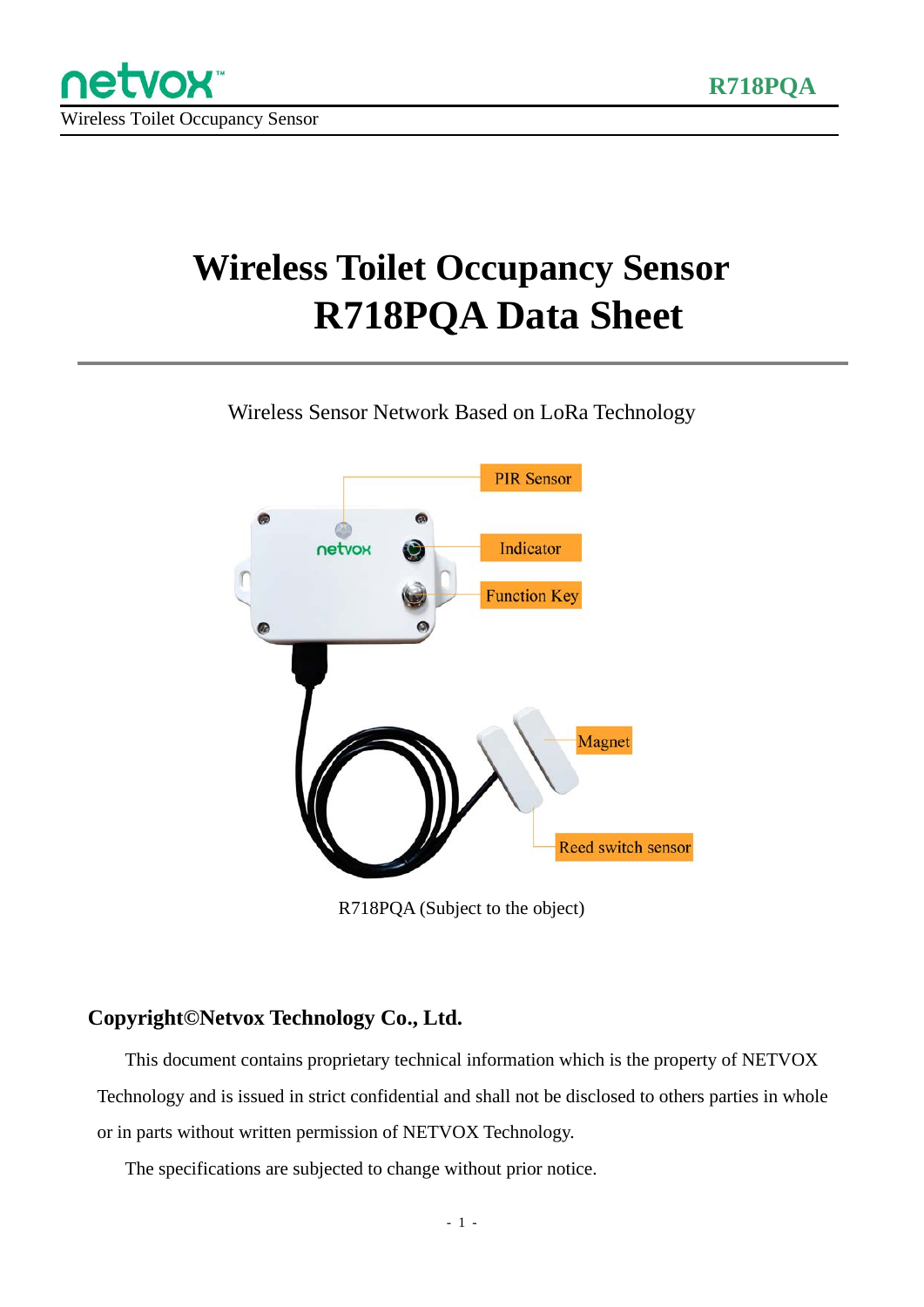#### **Introduction**

R718PQA is a wireless communication device for detecting toilet occupancy. The device is connected with a reed sensor to detect the opening and closing state of the door. Built-in PIR sensor (pyroelectric human infrared sensor) to detect whether someone enters the toilet. The two simultaneous tests to determine whether the toilet is occupied. The detected data is transmitted to other devices for display through wireless network, which adopts SX1276 wireless communication module.

#### **Main Characteristics**

- Adopts SX1276 wireless communication module
- 2 section of ER14505 lithium battery (3.6V / section) in parallel
- Reed switch detection
- **PIR** sensor
- Protection level of device body: IP65/ IP67 (optional)
- The base is attached with a magnet, which can be adsorbed on iron objects
- $\bullet$  LoRaWAN<sup>TM</sup> Class A compatible
- Frequency Hopping Spread Spectrum (FHSS)
- Configuring parameters and reading data via third-party software platforms, and set alarms via SMS text and email (optional)
- Available third-party platform: Actility/ThingPark, TTN, MyDevices/Cayenne
- Low power consumption and longer battery life

Battery Life:

Please refer to web: http://www.netvox.com.tw/electric/electric\_calc.html

At this website, users can find battery life time for various models at different configurations.

#### **Applications**

- Occupancy detection
- **Other**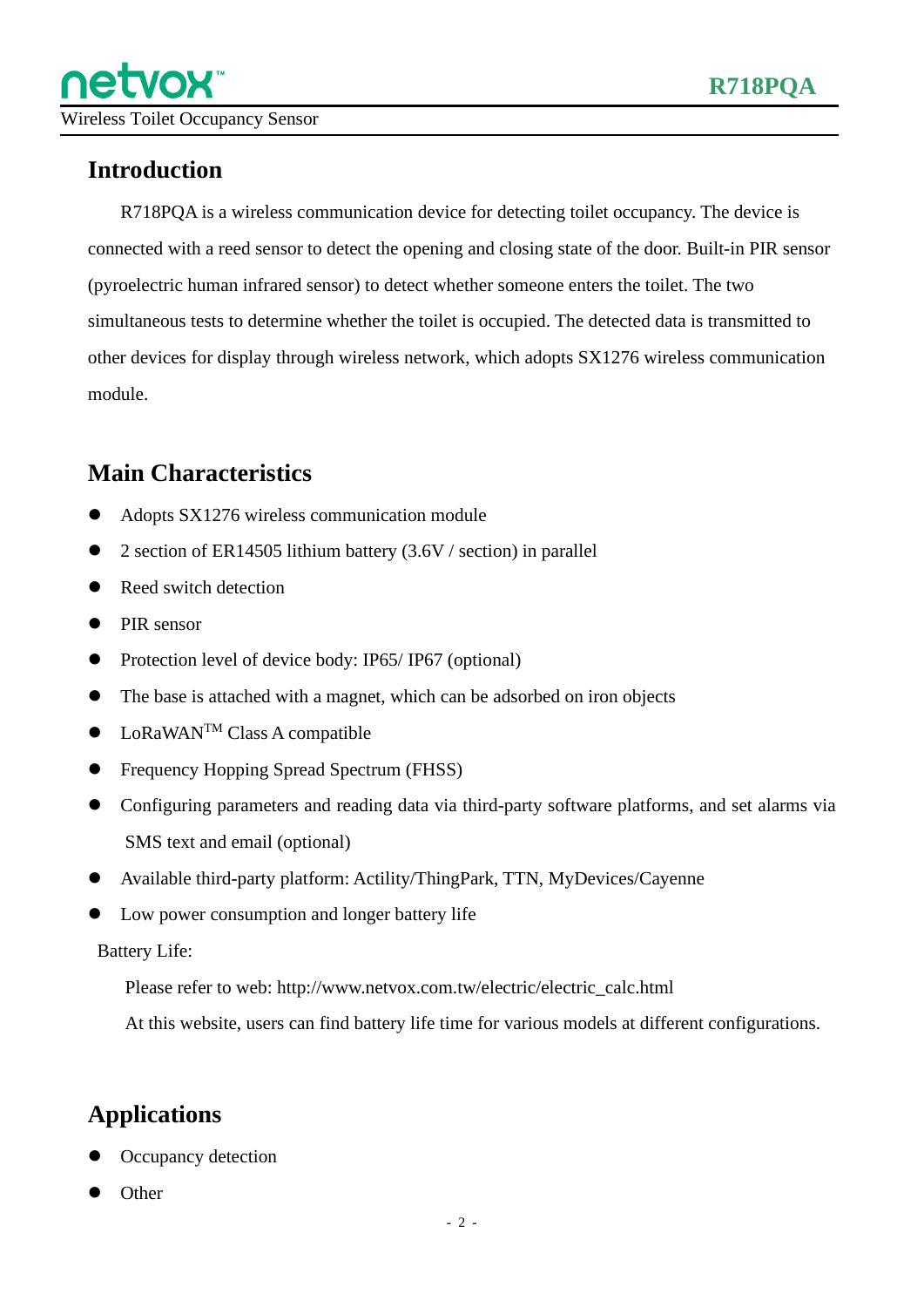

Wireless Toilet Occupancy Sensor

netvox<sup>®</sup>



(Unit: mm)

#### **Electrical Characteristics**

| Power supply                    | 2 section of ER14505 lithium battery in parallel                     |
|---------------------------------|----------------------------------------------------------------------|
|                                 | (3.6V 2400mAh/section)                                               |
| <b>Battery</b> life             | 4.5 years                                                            |
|                                 | (Condition: ambient temperature $25^{\circ}$ C, report once every 15 |
|                                 | mins, txpower = $20$ dBm, LoRa spreading factor SF = 10)             |
| Sleeping current                | 34uA                                                                 |
| Wake-up current                 | $6.3 \text{mA} / 3.3 \text{V}$                                       |
| Low battery voltage alarm value | 3.2V                                                                 |
| RF receiving current            | $11 \text{ mA} / 3.3 \text{V}$                                       |
| RF emission current             | 120 mA/3.3V                                                          |

\*Specific electrical characteristics may vary depending on the power supply voltage

#### **PIR Sensor**

| Measuring distance | 3.8M (Linear distance of vertical sensor)                        |
|--------------------|------------------------------------------------------------------|
| Detection angle    | $ 72^{\circ}$ (Measured at 2 meters perpendicular to the sensor) |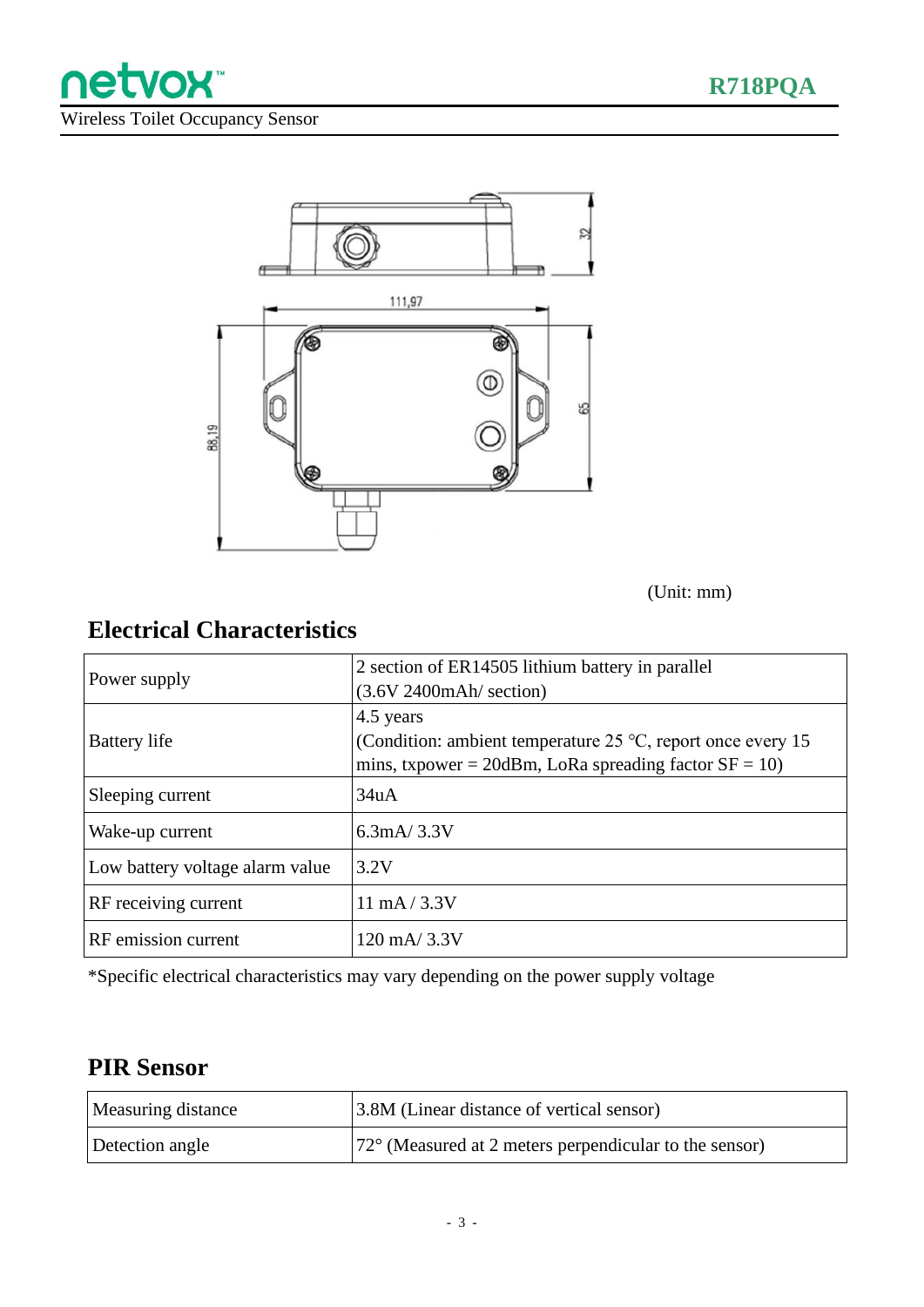Wireless Toilet Occupancy Sensor

### **Frequency**

| Frequency range               | 863MHz-928MHz 470MHz-510MHz                                                                                                               |
|-------------------------------|-------------------------------------------------------------------------------------------------------------------------------------------|
| Power output                  | $20dbm$ ;<br><b>US915</b>                                                                                                                 |
|                               | AS923<br>16dbm;                                                                                                                           |
|                               | AU915<br>$20dbm$ ;                                                                                                                        |
|                               | <b>CN470</b><br>19.15dbm;                                                                                                                 |
|                               | <b>EU868</b><br>16dbm;                                                                                                                    |
|                               | <b>KR920</b><br>$14dbm$ ;                                                                                                                 |
|                               | $20dbm$ ;<br><b>IN865</b>                                                                                                                 |
| Receiving sensitivity         | $-136$ dBm<br>(LoRa, Spreading Factor = 12, Bit Rate = 293bps);<br>$-121$ dBm<br>(FSK, Frequency deviation = 5kHz, Bit Rate = $1.2kbps$ ) |
| Antenna type                  | Built-in antenna                                                                                                                          |
| <b>Communication distance</b> | $10 \text{ km}$<br>(The actual transmission distance depends on the environment.)                                                         |
| Data transfer rate            | $0.3kbps \sim 50kbps$ (LoRa)<br>$1.2kbps \sim 300kbps$ (FSK)                                                                              |
| Modulation system mode        | LoRa / FSK (Note: you can choose one of them)                                                                                             |
| <b>Available LoRaWAN Band</b> | EU863-870, US902-928, AU915-928, KR920-923, AS923,<br>CN470-510                                                                           |
|                               | (Note: optional, to be done in the factory configuration)                                                                                 |

## **Physical**

| Dimension                         | $L:112$ mm $*$ W:88.19 mm $*$ H:32 mm               |
|-----------------------------------|-----------------------------------------------------|
| Main Body Weight                  | 150 g                                               |
| <b>Ambient Temperature Range</b>  | -20 $\mathrm{^{\circ}C}$ to 55 $\mathrm{^{\circ}C}$ |
| Ambient Storage Temperature Range | -40 $\rm{^{\circ}C}$ to 85 $\rm{^{\circ}C}$         |
| <b>Ambient Humidity Range</b>     | <90% RH (No condensation)                           |